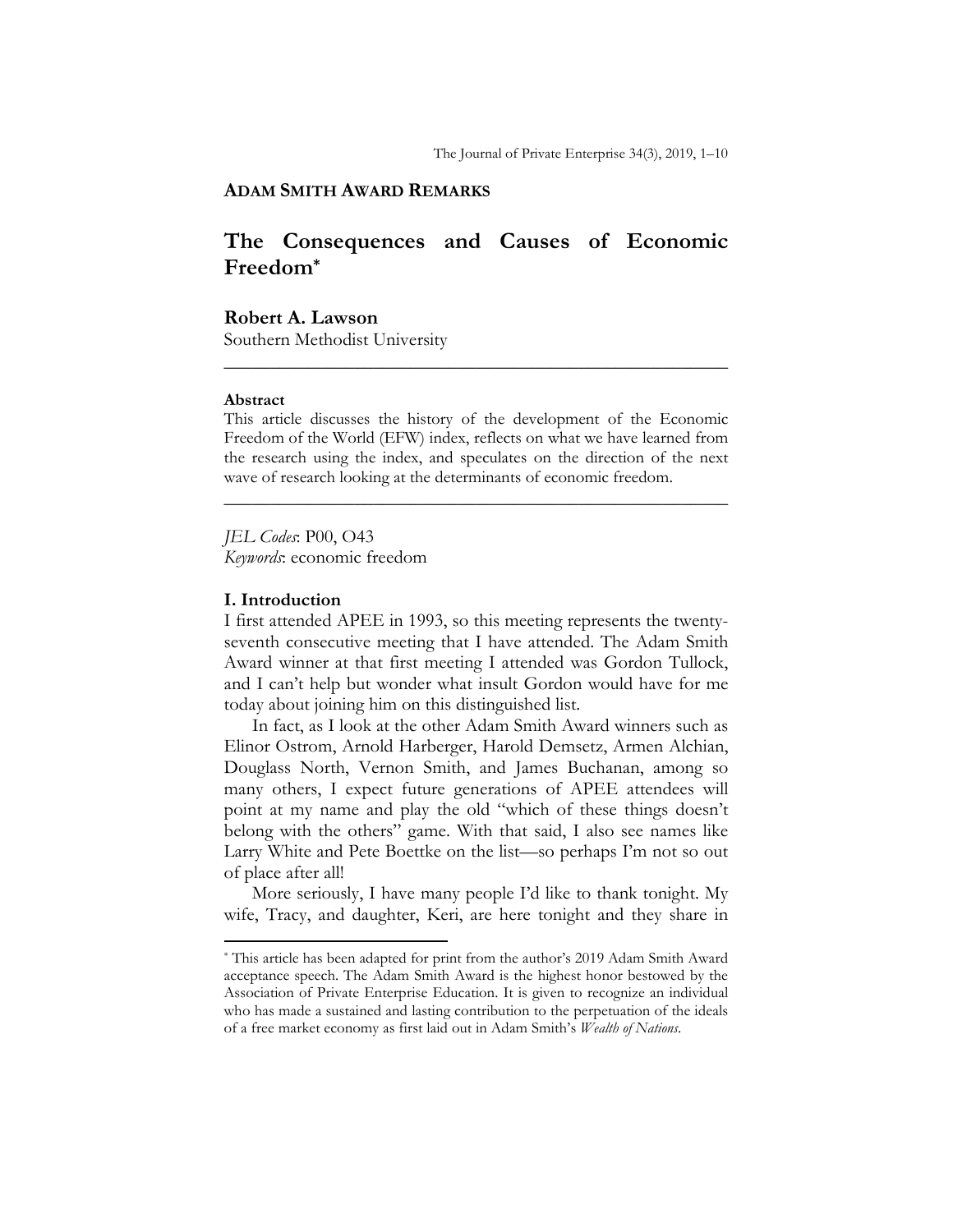this award. They were the ones wondering when Daddy was coming home from the office all those early years when the economic freedom index was being developed. Keri, as many of you know, is working toward her PhD in economics at West Virginia University and I hope one of you will hire her in a couple of years!

I have several former students here tonight: Will Luther, Lauren Heller, Todd Nesbit, Lynn MacDonald, and others like Ann Zerkle, Jayme Lemke, Andy Fodor, and Kate Sheehan, who I know wanted to be here tonight but couldn't. Thank you for sharing this moment with me. You could take away all the kudos and fancy awards, and I would still consider myself a great success for having played a small part in your educations. I am really proud of you all.

Of course, I was a student, too. Randy Holcombe and Bruce Benson, who himself was a winner of this award, are regulars at APEE. I was honored to stand at a podium like this to introduce my mentor and second father, Jim Gwartney, as an Adam Smith Award winner in 2004. Words can't convey what I owe Jim. I wouldn't be here; heck, I wouldn't be anywhere without Jim's gentle prodding and support. I hope my teachers are as proud of me as I am of my own students.

#### **II. The Birth of the Economic Freedom of the World Index**

Let me turn my attention to the reason for this award: the Economic Freedom of the World (or EFW) index. The EFW index was conceived as a result of a 1984 Mont Pelerin Society meeting session in which George Orwell's book *1984* was being discussed. The question for the session was whether Orwell's dystopic depiction of the future had come true. Some discussants at the meeting thought Orwell was clearly wrong, as democracy and human rights were well protected, at least in the Western nations that concerned Orwell. Others, most notably Michael Walker, the founder and thenexecutive director of Canada's Fraser Institute, countered that while that might be true of political and civil liberties, economic liberties are under increasing attack.

According to Walker, economic life was becoming increasingly Orwellian. Further, he argued, even our political and civil liberties were not out of the woods just yet. Walker quoted Milton Friedman, who wrote this in *Capitalism and Freedom* (1962, p. 9):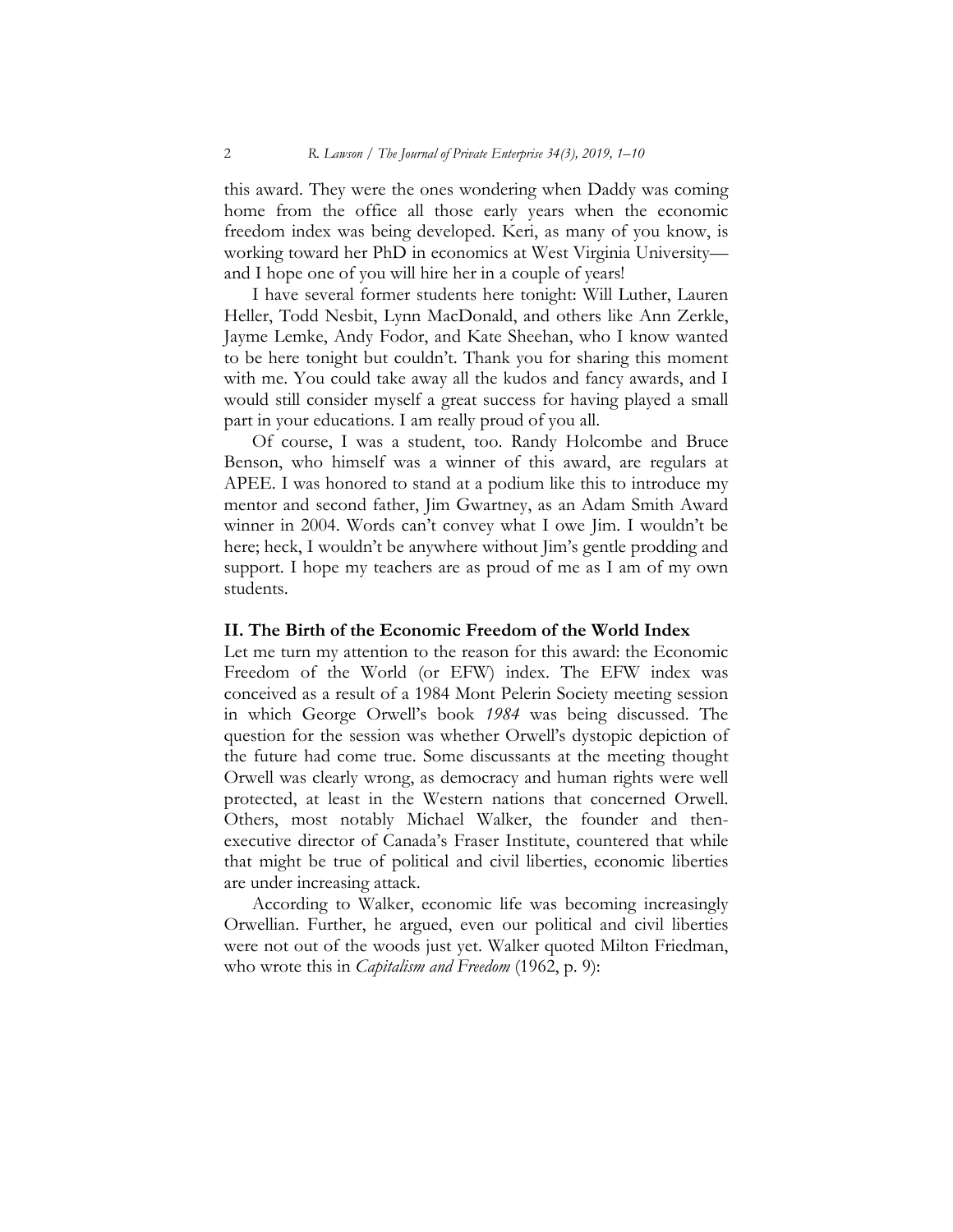Historical evidence speaks with a single voice on the relation between political freedom and a free market. I know of no example in time or place of a society that has been marked by a large measure of political freedom, and that has not also used something comparable to a free market to organize the bulk of economic activity.

Among the participants at this meeting was Milton Friedman himself, who, along with Michael Walker, noted that the debate on the floor about whether economic freedom was growing or eroding suffered from a critical lack of empirical data. The debaters employed little more than isolated anecdotes to make their points. As a result of this experience, Michael Walker and Rose and Milton Friedman organized a meeting sponsored by Liberty Fund to discuss the prospects for creating some kind of measure of economic freedom.

This first meeting ultimately led to a series of six meetings. The participants at these early meetings included a veritable who's who of classical-liberal scholars including Armen Alchian, Peter Bauer, Gary Becker, Arthur Denzau, Stephen Easton, David Friedman, John Goodman, Herb Grubel, Ronald Jones, Richard Rahn, Henri LePage, Henry Manne, Charles Murray, and Douglass North, among many others.

At the fourth conference, held in Sea Ranch, California, in 1990, James Gwartney, Walter Block, and I presented a prototype index for seventy-nine countries, which was published in 1992 (Gwartney, Lawson, and Block 1992). A revised version of this index was finally released to the public four years later in 1996 as *Economic Freedom of the World: 1975–1995* (Gwartney, Lawson, and Block 1996). A selection of Milton Friedman's "Foreword" (pp. vii–viii) in the first volume is worth reprinting here:

Freedom is a big word, and economic freedom not much smaller. To talk about economic freedom is easy; to measure it, to make fine distinctions, assign numbers to its attributes, and combine them into one overall magnitude—that is a very different and much more difficult task, as we found out when we started on this quest . . . .

For many of us, freedom—economic, political, civil—is an end in itself not a means to other ends—it is what makes life worthwhile. We would prefer to live in a free country even if it did not provide us and our fellow citizens with a higher standard of life than an alternative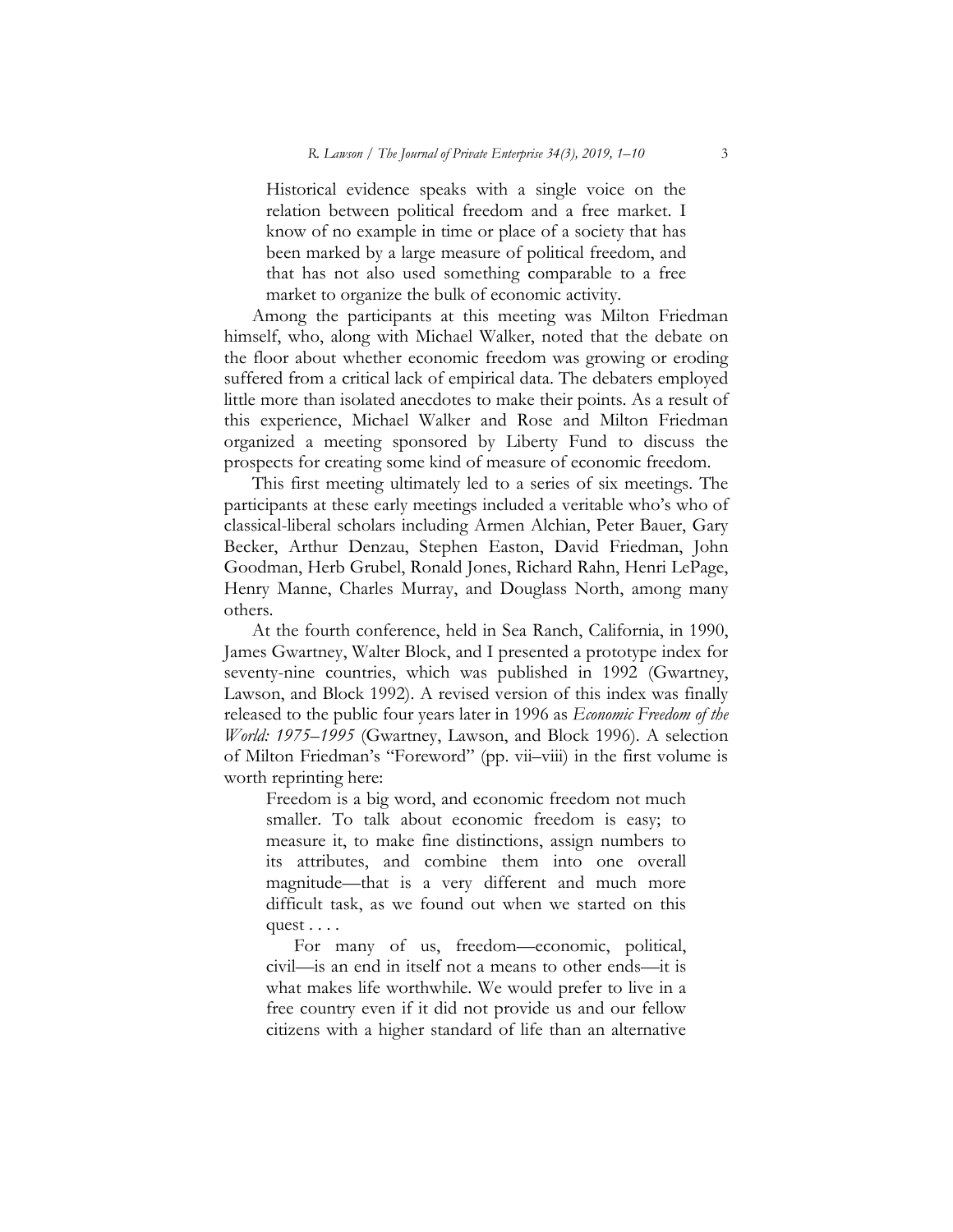regime. But I am firmly persuaded that a free society could never survive under such circumstances. A free society is a delicate balance, constantly under attack, even by many who profess to be its partisans. I believe that free societies have arisen and persisted only because economic freedom is so much more productive economically than other methods of controlling economic activity . . . .

. . . the actual correlation between the indexes and the level and rate of economic growth documented in some of the extraordinarily informative graphs in the book (e.g., Exhibit S-2) is most impressive. No qualitative verbal description can match the power of that graph.

Jim Gwartney and I continued the effort after 1996 with annual updates and revisions published by the Fraser Institute. Joshua Hall joined as a full coauthor with the 2010 report, and my O'Neil Center colleague Ryan Murphy joined the team this past year (Gwartney et al. 2018).

### **III. The EFW Index's Impact**

Slowly but surely, the EFW index took off in the literature and has now become a go-to variable for scholars doing empirical work in many areas. Back in 2014, Josh Hall and I decided to look at this emerging literature using the EFW index (Hall and Lawson 2014). We identified 402 articles in the Social Sciences Citation Index citing one or another edition of the EFW index. Of these, 198 articles used the EFW index and/or one of its areas or components as an independent variable in an empirical (i.e., regression) model.

Our next step in the analysis was to identify whether the EFW variable used was correlated in a normatively good or bad way with the dependent variable. Dependent variables like growth, investment, peace, human rights, and the like are clearly good, while variables like income inequality, war, and human rights violations are clearly bad at least in the eyes of most people.

If the EFW variable(s) correlated positively with good dependent variables or negatively with bad dependent variables, we coded the result as "good" and vice versa. The results were determined to be "mixed or uncertain" when they were contradictory, insignificant, or if the dependent variable was not obviously good or bad.

The bulk of the papers we looked at focused on various macroeconomic variables such as GDP growth, income levels,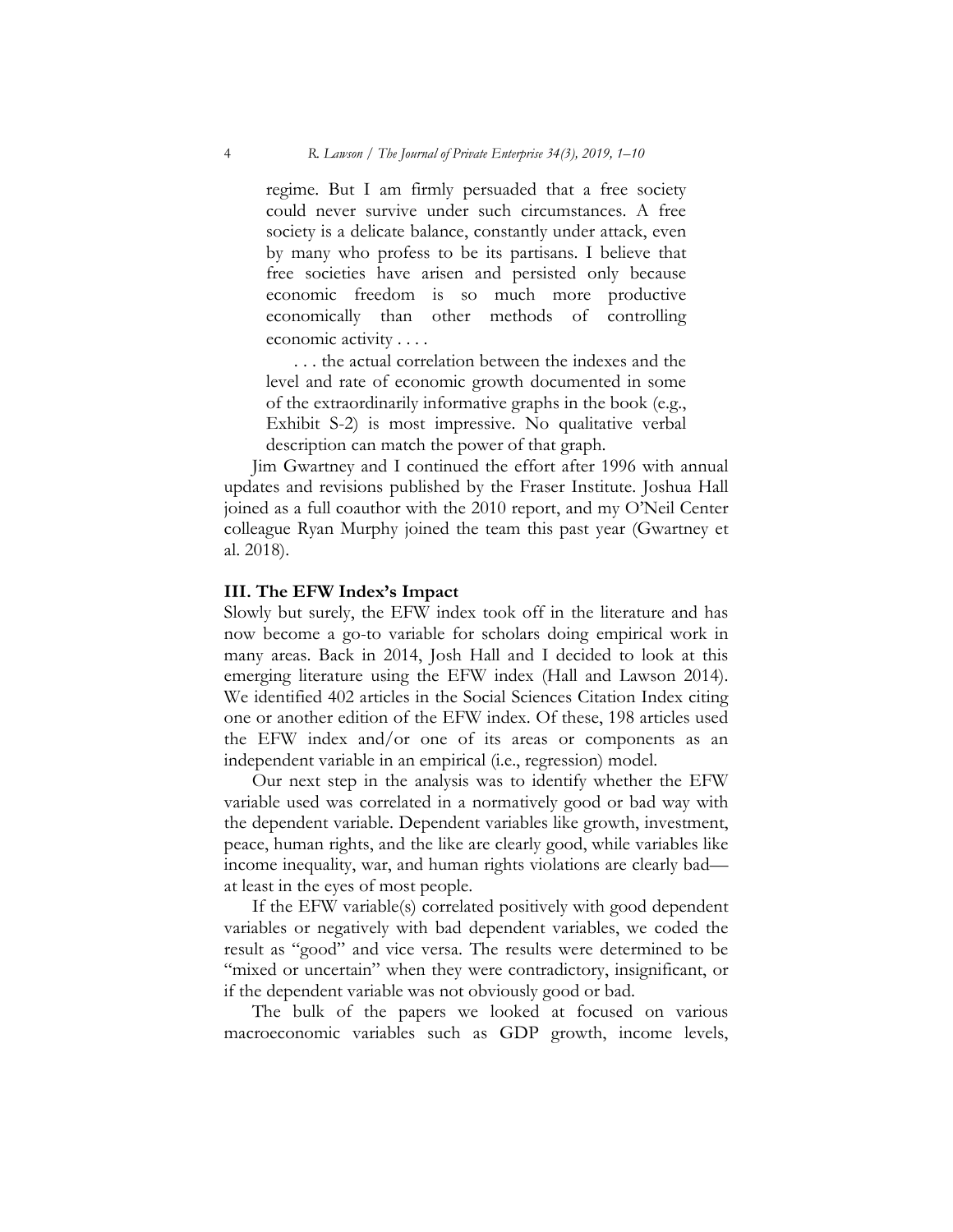poverty, productivity, investment spending, and so on. Many papers, especially those in finance and other business disciplines, looked at firm-level performance measures by country. But there were some odd dependent variables used, like telephone lines per capita, numbers of supermarkets, biodiversity, and number of magazines. Particularly gratifying was the growing number of papers studying important topics like war, human rights, and gender equality.

What's the punch line? Two-thirds of the articles, 134 out of 198, found the EFW independent variable(s) to be correlated in a good way with the dependent variable; 28 percent (fifty-six articles) were mixed or uncertain; and just 4 percent (eight articles out of 198) found the EFW variable to be correlated with a bad outcome. I repeat: just 4 percent. A large body of scientific evidence speaks almost with a single voice: economic freedom correlates with good things.

"Well, that's great, but how do you get more economic freedom?" we might ask. Indeed, while we have a strong body of empirical scholarship demonstrating the possible beneficial *consequences* of economic freedom, there is far less known theoretically or empirically about the *causes* of economic freedom.

Ben Powell, Ryan Murphy, and I have recently set our eyes on this literature. Our current working paper on this topic has identified nearly seventy papers that use the EFW index (or the change in the EFW index) as a dependent variable (Lawson, Murphy, and Powell 2018). The studies in our review employed an incredibly diverse array of independent variables. In order to gain some tractability in this review, we grouped them into twelve categories:

- foreign aid and intergovernmental organizations
- crises
- democracy
- political rights, human rights, and civil liberties
- history/deep roots
- inequality
- ideology
- migration
- natural resources and geography
- income and growth
- economic freedom
- other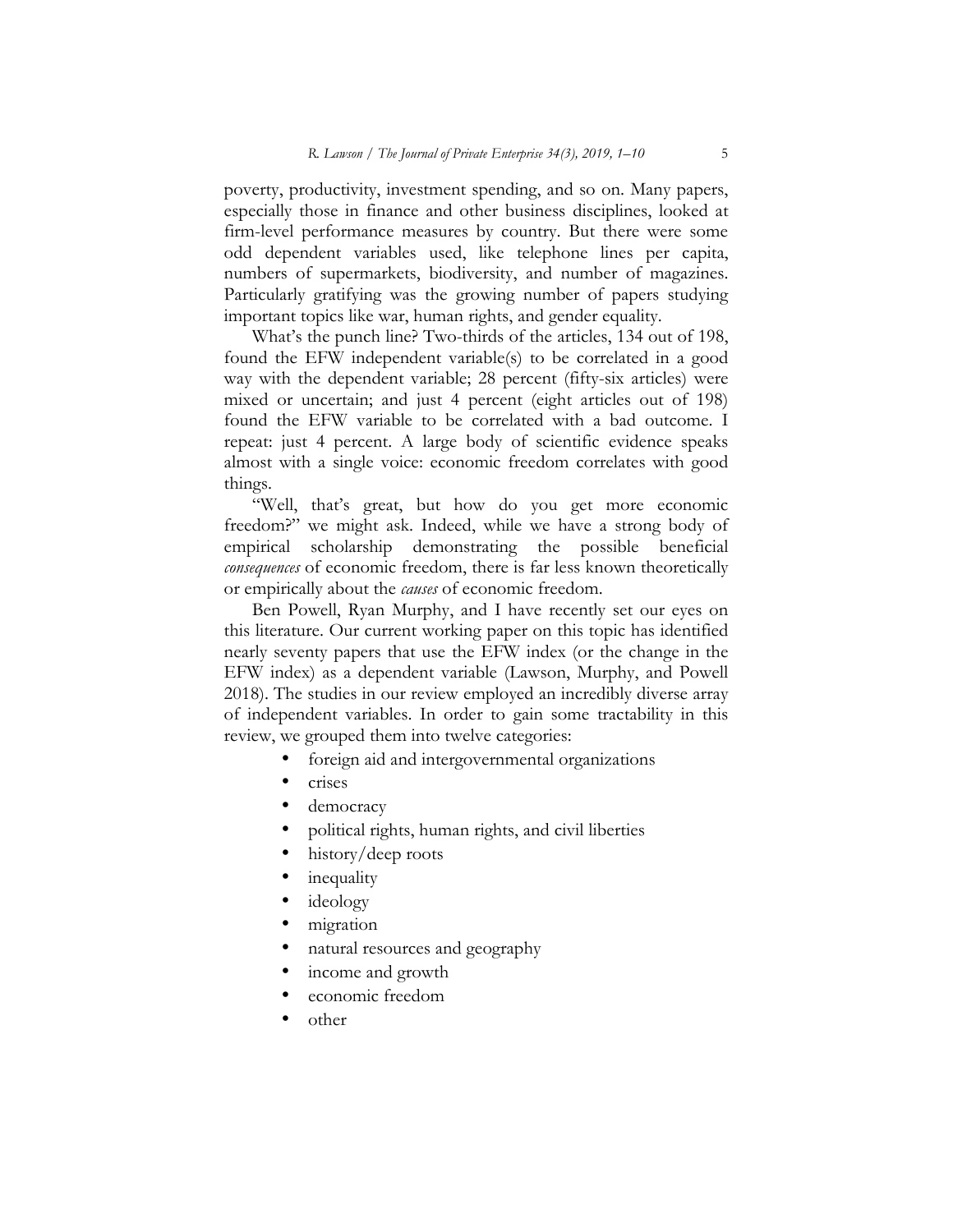For each paper, we coded the direction of the effect of the independent variables and tried to summarize the results for each category. We were able to calculate the average marginal effect on economic freedom of four of the aforementioned explanatory variables: aid, democracy, political/human rights, and inequality. In these areas, the explanatory variable was sufficiently standardized that we can get a reasonable apples-to-apples comparison across studies.

#### *A. Estimating the Impact of Aid on Economic Freedom*

Seven of the studies in this group provided enough information to calculate an average marginal effect of aid on economic freedom. Two of the studies found large negative effects while the remaining five found small positive effects. The average effect of aid on economic freedom was –0.106 but with such a high standard error that we shouldn't place much confidence in the result.

#### *B. Estimating the Impact of Democracy on Economic Freedom*

A total of ten papers were summarized. These papers all used Polity IV as the measure of democracy. While all the results are positive except for one, and the average was 0.22, the standard error was very high, again leaving us with little confidence in the result.

#### *C. Estimating the Impact of Political/Human Rights on Economic Freedom*

Although there were many papers that used Freedom House's Political Freedom and Civil Liberties measures as explanatory variables, only three reported the necessary descriptive statistics for us to compute the standardized marginal effects. These papers all do agree, however, that political freedoms and civil liberties are positively related to economic freedom with an average effect size of 0.230 and a low standard error of just 0.065. This combined with the fact that all except one paper discussed found positive and significant results leads us to place a high degree of confidence in this result.

While it is common to refer to the political freedom and civil liberties ratings as democracy, the modest disagreement between the results reinforces our view that formal democratic procedures related to voting and competitive elections may be less critical for the development of economic freedom than the more broadly liberal political regime characterized by constitutional protections for speech, religion, assembly, and so on.

In any case, the combination of these findings for formal democracy and for political/human rights leads me to conclude that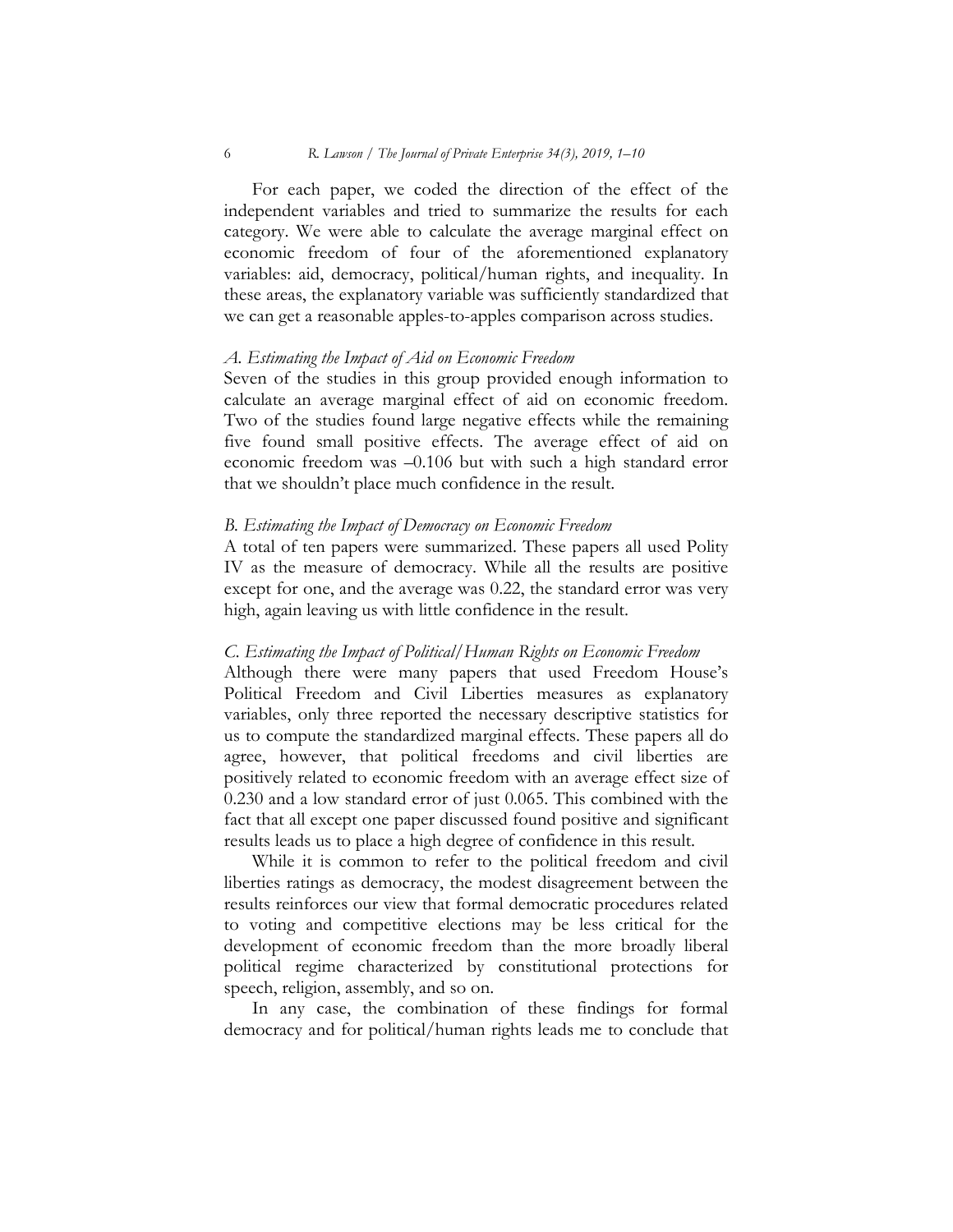those of us who favor economic freedom need *not* fear democracy or political freedom. Yes, democracy has its problems as identified by public choice scholars, many of whom have been associated with this association or are in the room today. But it is a gross error to conclude from our study of public choice that autocratic regimes are the answer. There has been a tendency for *some*—*some* I say, not all, or even most, but *some*—classical liberals to apologize for or brush away the brutality of countries like Chile or to advocate for the so-called Singapore model because those autocratic regimes have encouraged economic freedom.

I am here to tell you that (1) this is wrong and (2) it won't work. First, shutting down people who disagree with you is flat out wrong, even if those voices are advocating socialism, fascism, or some other tyranny. Freedom of speech, assembly, and political participation is a required component of *any* classical liberal vision for a free society. *Socialists* may have no problem sacrificing human rights to the almighty pedestal of central planning, but we classical liberals are supposed to be better than them. Second, how many autocrats, except perhaps Pinochet or Lee Kwan Yew, have ushered in economic freedom for their countries? Exactly. For every Pinochet, there are dozens of tin-pot dictators who have ruined their nations. Any sober empirical analysis tells us that autocracies are the enemy not only of civil liberties but also of the economic freedom that we cherish so much, and that is the basis for our prosperity.

#### *D. Estimating the Impact of Inequality on Economic Freedom*

One of the most interesting results of our survey was associated with the impact of inequality on economic freedom. Although only four papers were found on this topic, all four agree that higher levels of inequality, whether measured in terms of income or wealth, have negative effects on economic freedom. The mean marginal effect was  $-0.252$  with a miniscule standard error of 0.016. This suggests that a one standard deviation higher degree of inequality is associated with about a quarter standard deviation lower level of economic freedom. While not a huge effect, this strikes us as quite meaningful.

While only based on four papers, the consistency and strength of these results suggests something of a dilemma for advocates of economic freedom. If inequality is in fact detrimental to economic freedom, and if government-driven income redistribution reduces inequality, it could be the case that income redistribution, which is per se contrary to economic freedom, could indirectly contribute to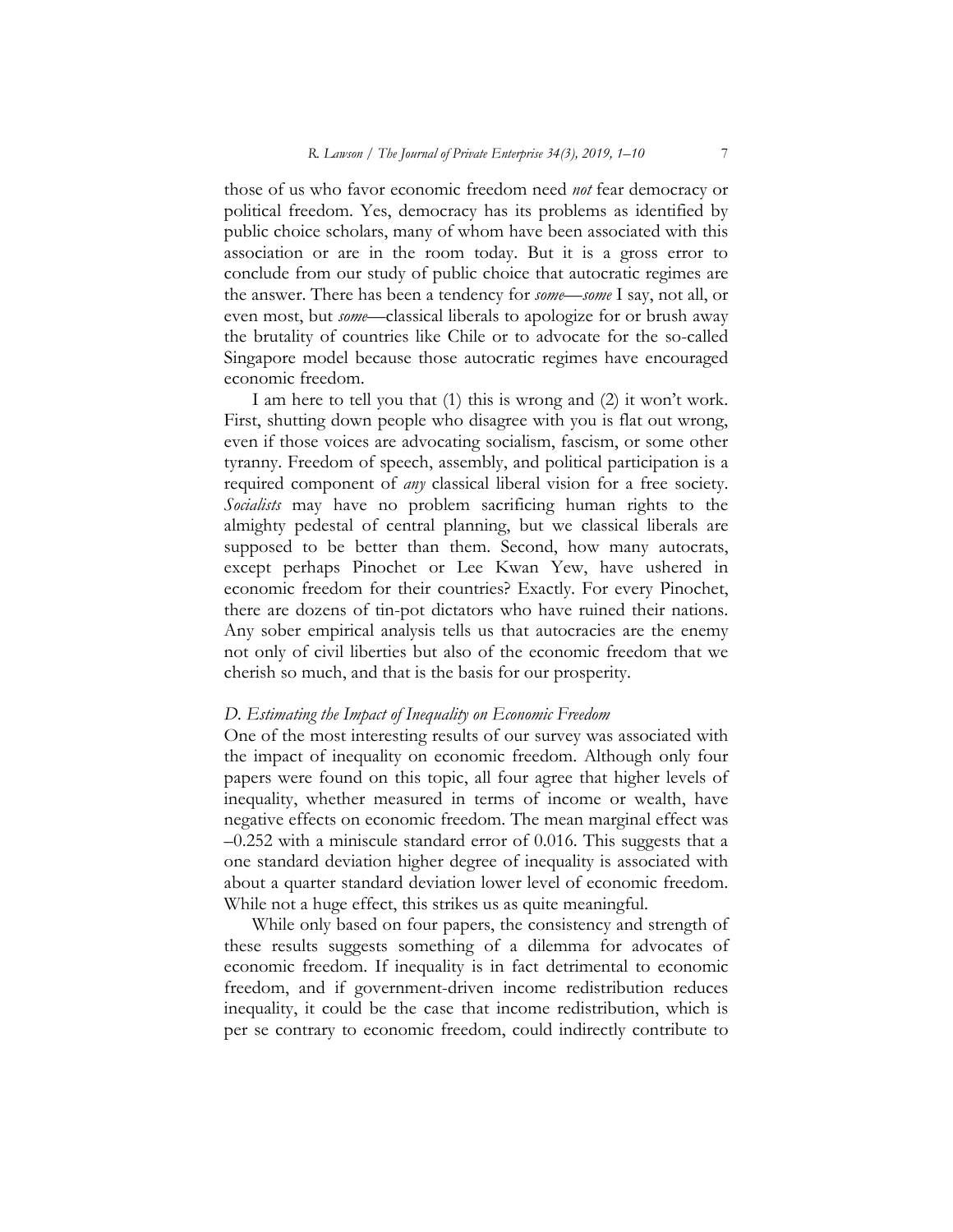greater economic freedom by reducing inequality. I'd hesitate to draw this conclusion at this point based on the limited evidence available, but this is certainly an area for further research.

Economic freedom is just one dimension of human freedom in a broader context. I am thrilled that the Fraser Institute and Cato Institute, under the direction of Ian Vásquez and Tanja Porčnik (2018), have created a Human Freedom Index that combines economic and political and civil liberties into a single index. As mentioned, it was this very topic of how economic freedom fits into the overall freedom project that led Milton Friedman and Michael Walker to start the EFW index in the first place. It wasn't until many years into our project, though now about a decade ago, that anyone really investigated this relationship.

In a paper I did with the estimable J. R. Clark that was published in the *Journal of Economic Behavior and Organization* (Lawson and Clark 2010), we found that just as Hayek (1944) had argued in *The Road to Serfdom* and Friedman (1962) had argued in *Capitalism and Freedom*, essentially no countries have been able to sustain political and civil liberties without "something comparable to a free market," to use Friedman's language. That economic freedom is a necessary, though perhaps not sufficient, condition for political and civil freedom is an idea that has been around for a long time, but is only just now beginning to get the empirical scrutiny that it deserves. Our *democratic* socialist friends who promise political liberalism and civil liberties while controlling economic resources are selling snake oil. The data tell us that you can get and keep political and civil freedom only if you maintain some semblance of a market economy, and if you move toward *real* socialism, you will inevitably move toward political repression if not outright tyranny.

The EFW index is not done. Jim Gwartney, Josh Hall, and Ryan Murphy and I are still working to improve its quality and coverage. Recently, with the tremendous help of Rosemarie Fike, we added an adjustment to the property rights score to account for differential legal treatment of women in the economy. In the next year, we are looking at ways to add new variables to beef up the property rights area and our measure of the size of government, to get annual data back to 1970 and perhaps beyond, and to add more countries. This is first and foremost a scholarly project designed to measure economic freedom as best we can, but it certainly is gratifying to think that the EFW index may have played and will continue to play some role in making the world a freer and more prosperous place.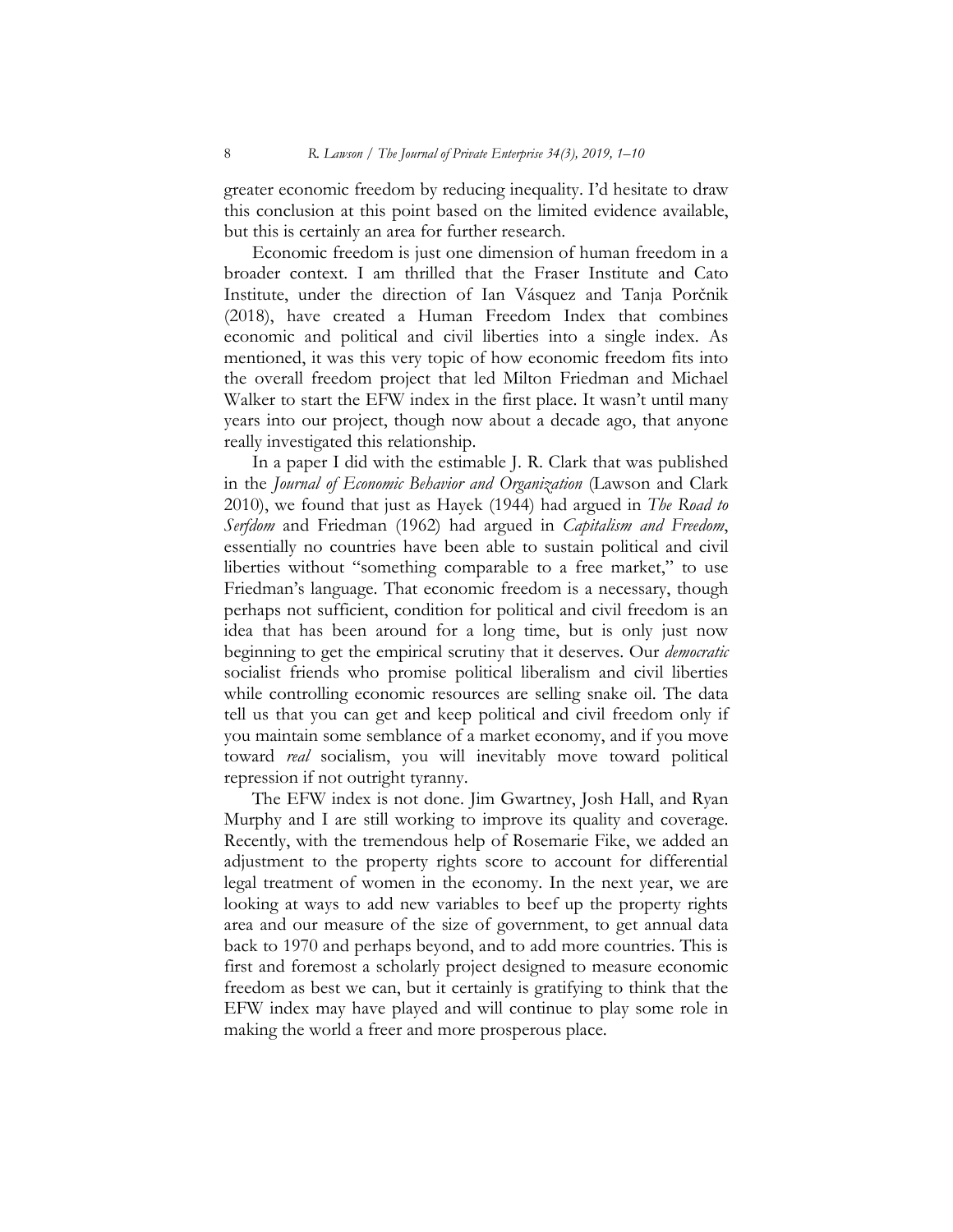Before closing, I do want to say a few additional things about APEE. In 1992, I was fresh out of grad school in my first job at Shawnee State University in Portsmouth, Ohio. There were only two economists, the other one was a Marxist, and my department chair was a radical sociologist whose main job was running the faculty union. My teaching load was nine courses per year, with at least seven different preps. And I was paid \$32,500, which is about \$60,000 in today's terms. Portsmouth is one of the poorest and most economically depressed cities in Ohio. In short, this was a crap job.

After a year or two, I was seriously questioning my career choice. I even briefly accepted an offer to move to a think tank in a better location with better pay, but ultimately changed my mind. And APEE was a big part of the reason.

#### **IV. Conclusion**

As I mentioned, in April of 1993, I went to my first APEE meeting at the invitation of my old Ohio University professor Richard Vedder. At APEE, I found 150 or so kindred spirits, teachers and researchers of economics, who gave me the strength to keep at it. I left that first meeting knowing that so long as I could make it through the next fall and spring semesters, I could go to the next APEE meeting to recharge my batteries.

Today, I am so thrilled to see a larger, younger, less male, and even more enthusiastic crowd here. APEE is special. We are a family. Like any family, we even have our own inside jokes and old family rituals like when Jack Soper would ask about when APEE would move its accounting to an accrual basis or when Fr. Kekiessen would stand up to invite us to Guatemala. J. R. Clark, to whom I owe so much for bringing me into the leadership role at APEE, has been known to launch into an occasional "Band of Brothers" speech. We have our unofficial mantras: "Work Hard and Play Hard." I'm pretty sure Ed Stringham and Ben Powell coined that one.

I'm looking at you younger folks out there, and I challenge you to keep APEE going strong for the next generation and the generation after that. And I hope to see one of you up here to accept this award in the future.

Keep working hard and playing hard.

Thank you.